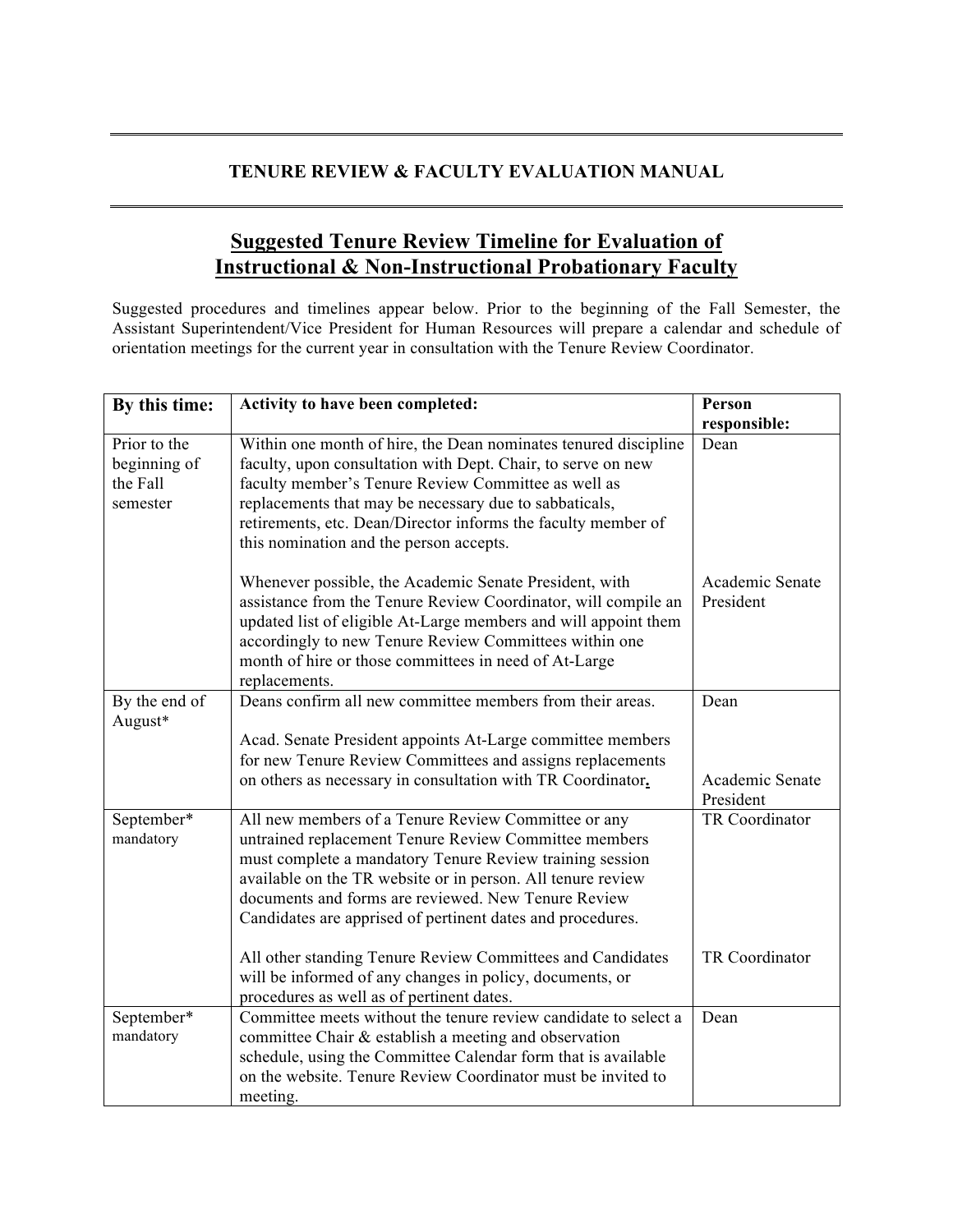| September*                             | Committee invites Tenure Review Candidate at end of meeting<br>for a "meet $&$ greet" and to review the Tenure Review<br>Procedures. The "meet & greet" is only mandatory for year one<br>candidates. In years two-four, the "meet $&$ greet" is optional.<br>One committee member may phone in by conference call if<br>necessary for any mandatory meeting.<br>A copy of the Committee Calendar Form which includes<br>observation assignments will be sent to the candidates,<br>committee members, Assistant Superintendent/Vice<br>President, Academic Affairs or Assistant<br>Superintendent/Vice President, Student Affairs, Assistant<br>Superintendent/Vice President, Human Resources, and<br>Tenure Review Committee. Candidates will receive a copy at<br>least one week prior to the beginning of the evaluation period. | Committee Chair                                                                                                                                                                        |
|----------------------------------------|---------------------------------------------------------------------------------------------------------------------------------------------------------------------------------------------------------------------------------------------------------------------------------------------------------------------------------------------------------------------------------------------------------------------------------------------------------------------------------------------------------------------------------------------------------------------------------------------------------------------------------------------------------------------------------------------------------------------------------------------------------------------------------------------------------------------------------------|----------------------------------------------------------------------------------------------------------------------------------------------------------------------------------------|
| End of Sept. to<br>the<br>end of Oct.* | The Tenure Review Portfolio, which contains a Self-Evaluation<br>Statement, an updated Curriculum Vita, class syllabi, sample<br>test/class materials and any written material deemed necessary<br>by the Tenure Review Candidate, is submitted to committee<br>Chair at the discretion of the committee. Candidate must<br>receive at least one week's notice of the due date in writing. One<br>portfolio will be shared by all committee members.                                                                                                                                                                                                                                                                                                                                                                                  | TR Candidate                                                                                                                                                                           |
| Sept. to Oct.*                         | 5-week evaluation period begins: Classroom/activity<br>observations conducted                                                                                                                                                                                                                                                                                                                                                                                                                                                                                                                                                                                                                                                                                                                                                         | each member<br>*Responsible<br>Assistant<br>Superintendent/<br>Vice President<br>does the<br>evaluation for 4 <sup>th</sup> -<br>year candidates as<br>the<br>'administrator'.         |
| Within one<br>week of<br>observation   | Post- evaluation reports are individually discussed with<br>candidate. The evaluation is kept safe with the committee<br>member until the Summary Evaluation meeting takes place.                                                                                                                                                                                                                                                                                                                                                                                                                                                                                                                                                                                                                                                     | each member<br><i>*</i> Responsible<br>Assistant<br>Superintendent/<br>Vice President<br>does the<br>evaluation for 4 <sup>th</sup> -<br>year candidates as<br>the<br>'administrator'. |
| Early October*                         | Student evaluations for non-instructional faculty conducted                                                                                                                                                                                                                                                                                                                                                                                                                                                                                                                                                                                                                                                                                                                                                                           | Dean                                                                                                                                                                                   |
| Early October*                         | Student evaluations for instructional faculty conducted (only<br>registered students may evaluate instructional faculty)                                                                                                                                                                                                                                                                                                                                                                                                                                                                                                                                                                                                                                                                                                              | Human Resources                                                                                                                                                                        |
| End of October<br>∗                    | Human Resources notifies School/Center offices that the student<br>evaluation results are available online.                                                                                                                                                                                                                                                                                                                                                                                                                                                                                                                                                                                                                                                                                                                           | Human Resources                                                                                                                                                                        |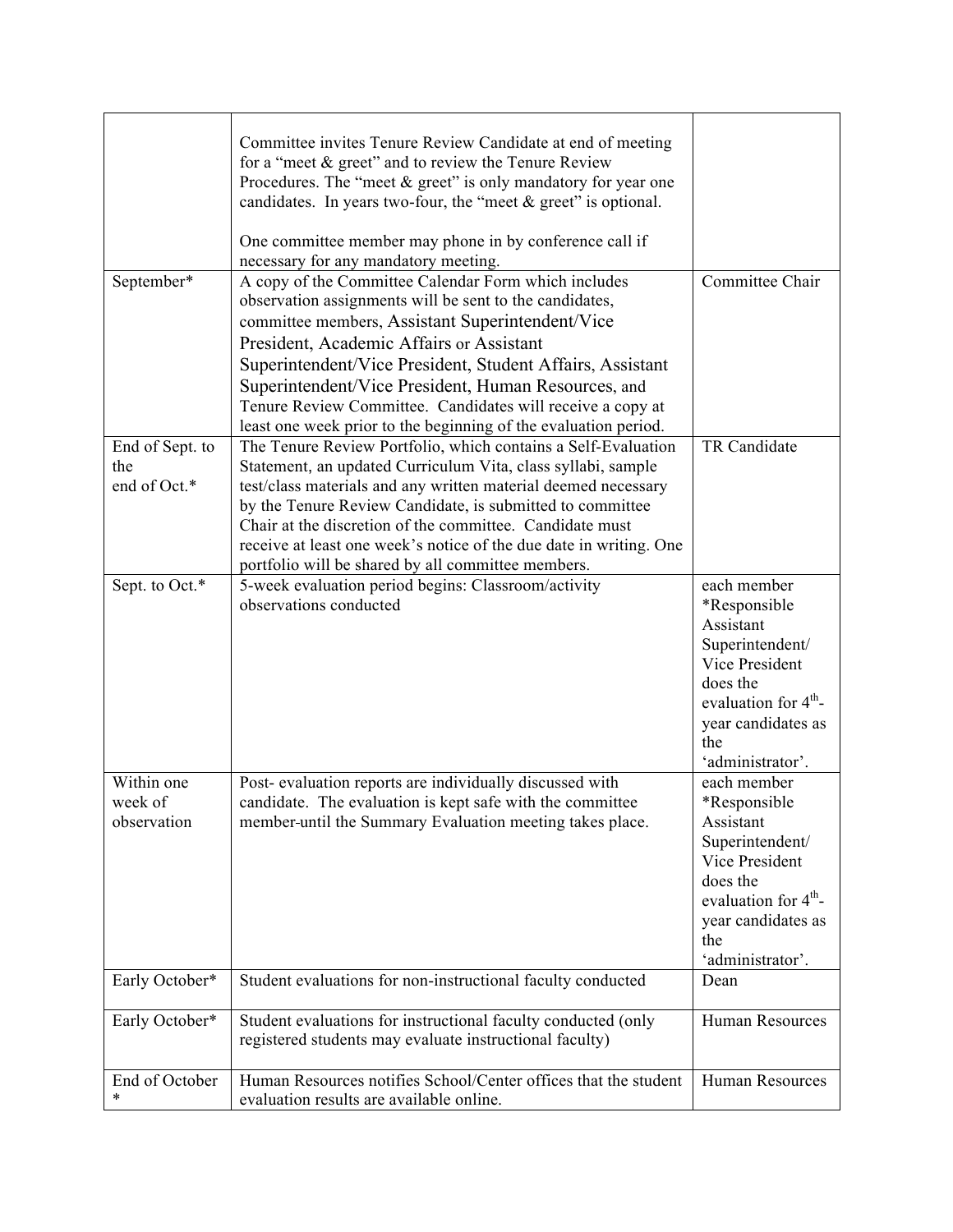| By<br>end of<br>October*                | Evaluation period ends (a 5-week evaluation window)                                                                                                                                                                                                                                                                                                                                                                                                                                                                                                                                                                                                                                                                                                                                                      |                                                                                                                         |
|-----------------------------------------|----------------------------------------------------------------------------------------------------------------------------------------------------------------------------------------------------------------------------------------------------------------------------------------------------------------------------------------------------------------------------------------------------------------------------------------------------------------------------------------------------------------------------------------------------------------------------------------------------------------------------------------------------------------------------------------------------------------------------------------------------------------------------------------------------------|-------------------------------------------------------------------------------------------------------------------------|
| End of<br>October*                      | Designated staff members of each School/Center will be able to<br>access results of student evaluations online.                                                                                                                                                                                                                                                                                                                                                                                                                                                                                                                                                                                                                                                                                          | School/Center and<br><b>Human Resources</b>                                                                             |
| Early<br>November*-<br>Mandatory        | The committee meets without the candidate to review all class<br>evaluations and materials. The Summary Evaluation is drafted<br>by the group. Tenure Review Coordinator must be invited to<br>review the evaluations $\&$ summary comments as well as to<br>ensure that the packet is complete.                                                                                                                                                                                                                                                                                                                                                                                                                                                                                                         | Committee Chair                                                                                                         |
|                                         | One committee member may phone in by conference call if<br>necessary for any mandatory meeting.                                                                                                                                                                                                                                                                                                                                                                                                                                                                                                                                                                                                                                                                                                          |                                                                                                                         |
| By the end of<br>$Nov. -$<br>Mandatory* | Committee meets with candidate to review Summary Evaluation<br>and inform the candidate of the committee's recommendation                                                                                                                                                                                                                                                                                                                                                                                                                                                                                                                                                                                                                                                                                | Committee Chair                                                                                                         |
|                                         | Note: Tenure Review Coordinator is not normally invited to this<br>meeting but will attend if requested.                                                                                                                                                                                                                                                                                                                                                                                                                                                                                                                                                                                                                                                                                                 |                                                                                                                         |
|                                         | One committee member may phone in by conference call if<br>necessary for any mandatory meeting.                                                                                                                                                                                                                                                                                                                                                                                                                                                                                                                                                                                                                                                                                                          |                                                                                                                         |
| By the end of<br>November*              | The committee Chair will provide a copy of the candidate's<br>entire Tenure Review Packet (including all evaluation<br>documents with signatures) for the candidate before it is<br>submitted to the administrative secretary. Committee Chair<br>must provide the School/Center administrative secretary a<br>completed and signed packet for each tenure review candidate.                                                                                                                                                                                                                                                                                                                                                                                                                             | Committee Chair<br>School/Center<br>Secretary                                                                           |
| By the start of<br>December*            | School/Center secretary must have all packets reviewed &<br>completed prior to requesting the TRC visit the School/Center<br>office for review & pick-up of all packets.                                                                                                                                                                                                                                                                                                                                                                                                                                                                                                                                                                                                                                 | School/Center<br>Secretary                                                                                              |
|                                         | The completed Tenure Review Packet will be placed in a file<br>folder and will include in this order:<br>(NOTE: Original signatures must be on the color paper, not<br>copied from another source/paper)<br>A typed cover sheet on the front of each packet identifying<br>the names of the Candidate, the School/Center and the<br>committee members (white paper)<br>Recommendation Form to the Supt/Pres. from the committee<br>٠<br>Chair (white paper)<br>Candidate's Self-Evaluation Statement (blue paper)<br>$\bullet$<br>Class/Activity Evaluation forms (green paper)<br>٠<br>Syllabi Checklists (pink paper) (one for every course the<br>$\bullet$<br>instructor is currently teaching)<br>Summary Evaluation form (yellow paper)<br>Copy of the Candidate's updated CV/resume (white paper) | TR Coordinator<br>NOTE: Actual<br>signatures must be<br>on the color paper,<br>not duplicated<br>from another<br>sheet. |